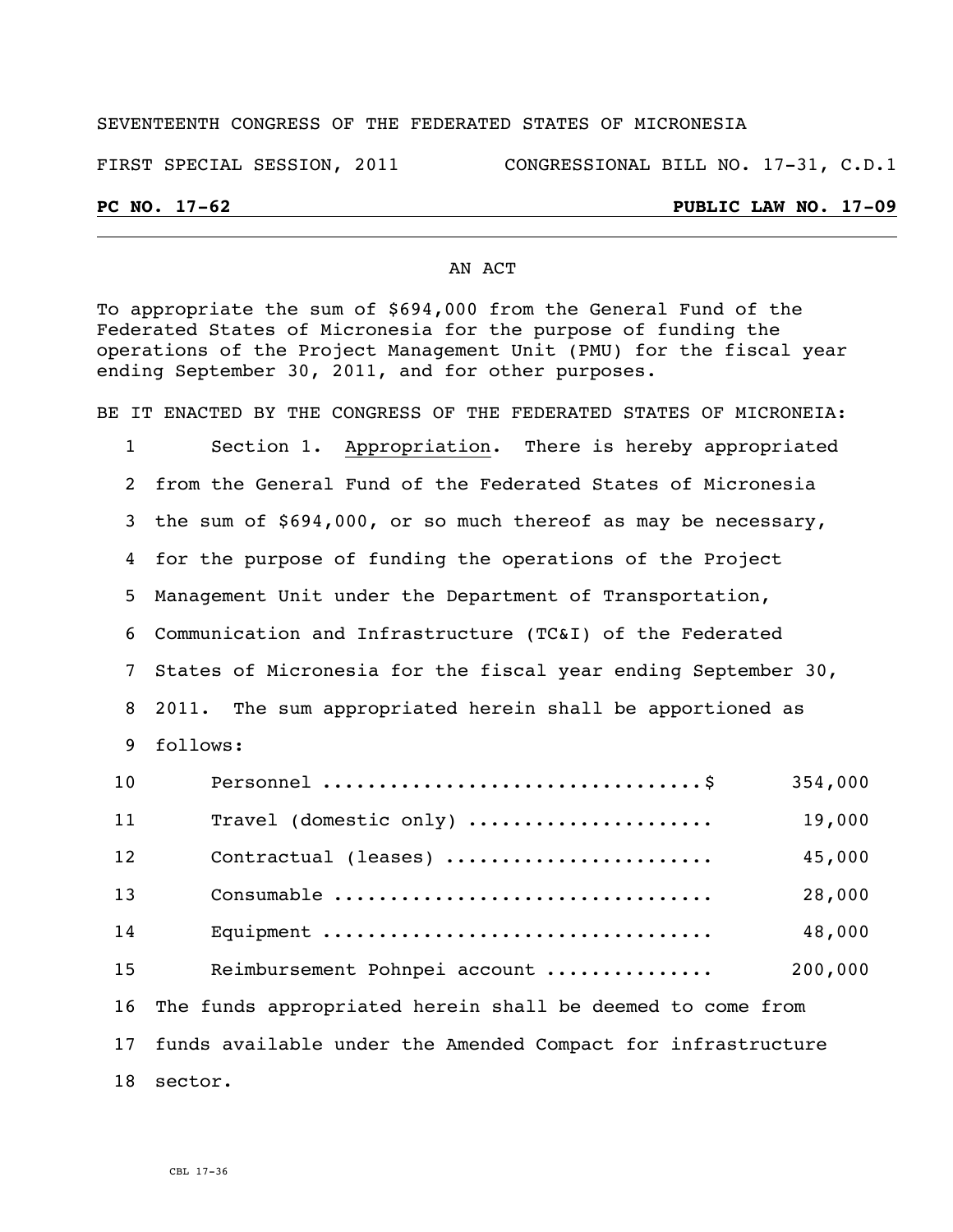## **PC NO. 17-62 PUBLIC LAW NO. 17-09**

| 1  | Section 2. Use of funds. The funds appropriated by              |
|----|-----------------------------------------------------------------|
| 2  | this act shall be used in accordance with the terms and         |
| 3  | conditions of the Grant Award executed between the Government   |
| 4  | of the Federated States of Micronesia and Government of the     |
| 5  | United States.                                                  |
| 6  | Section 3. Allotment and management of funds and lapse          |
| 7  | date.                                                           |
| 8  | (1) General provisions.                                         |
| 9  | (a) All funds appropriated by this act shall be                 |
| 10 | allotted, managed, administered, and accounted for in           |
| 11 | accordance with applicable law, including, but not limited to,  |
| 12 | the Financial Management Act of 1979, and the Amended Compact   |
| 13 | of Free Association between the Government of the United States |
| 14 | and the Government of the Federated States of Micronesia, and   |
| 15 | its related agreements.                                         |
| 16 | (b) The allottee shall be responsible for ensuring              |
| 17 | that these funds, or so much thereof as may be necessary, are   |
| 18 | used solely for the purpose specified in this act, and that no  |
| 19 | obligations are incurred in excess of the sum appropriated.     |
| 20 | (2) Allottee of funds. For funds appropriated by this           |
| 21 | act, the allottee shall be the President of the Federated       |
| 22 | States of Micronesia, or his designee.                          |
| 23 | (3) Lapse date. The authority of the allottee to                |
| 24 | obligate funds appropriated by this act shall not lapse but     |

remain available until fully expended.

of 3